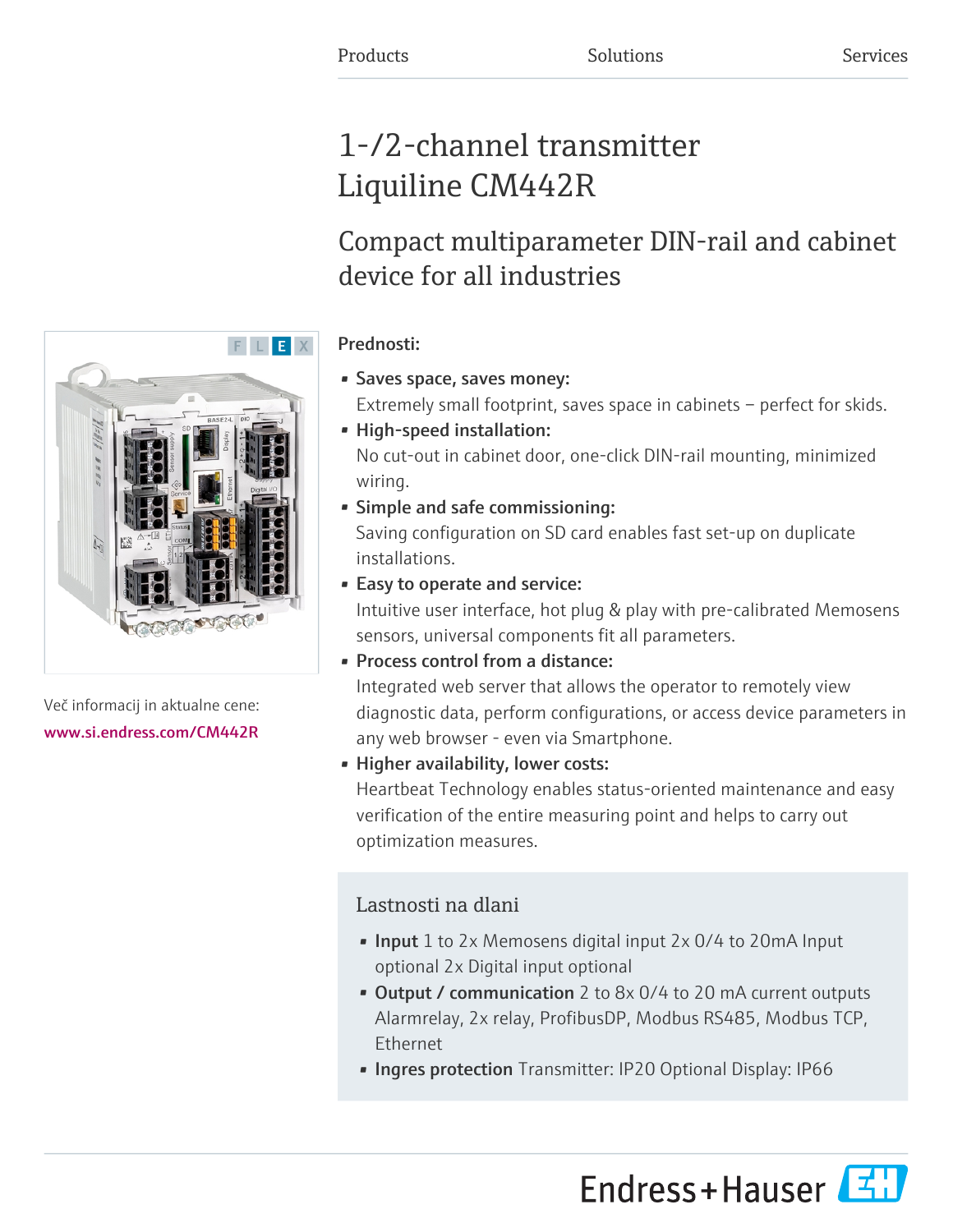Področje uporabe: Liquiline CM442R allows you to connect up to 2 Memosens sensors of your choice from over 12 measurement parameters. With its extremely compact design, it fits into any cabinet and even offers inputs, outputs, controllers, and math modules, e.g. for cleaning control. The transmitter belongs to the Liquiline platform with standardized system integration, operation, and spare parts. Heartbeat Technology helps you find the ideal balance between measurement point availability and maintenance costs.

# Lastnosti in specifikacije

Ultrasonic sensor

### Application

Modular 4 wire controller Multichannel: 1/2 digital channels for Memosens protocol Multiparameter: pH, redox, ISFET, conductivity inductive and conductive, dissolved oxygen, nitrate and turbidity Two sensors connectable in any combination Functionality modular extendable at any time Plug and play for modules and sensors

# Characteristic

Robust plastic housing All non-ex applications

#### Design

2x Memosens input, 2 to 4x current output, alarmrelay 2x relay, SD card for software update and copy & paste of setup

# **Material**

DIN rail housing: PC-FR Display seal: EPDM

Sludge Level Merilni princip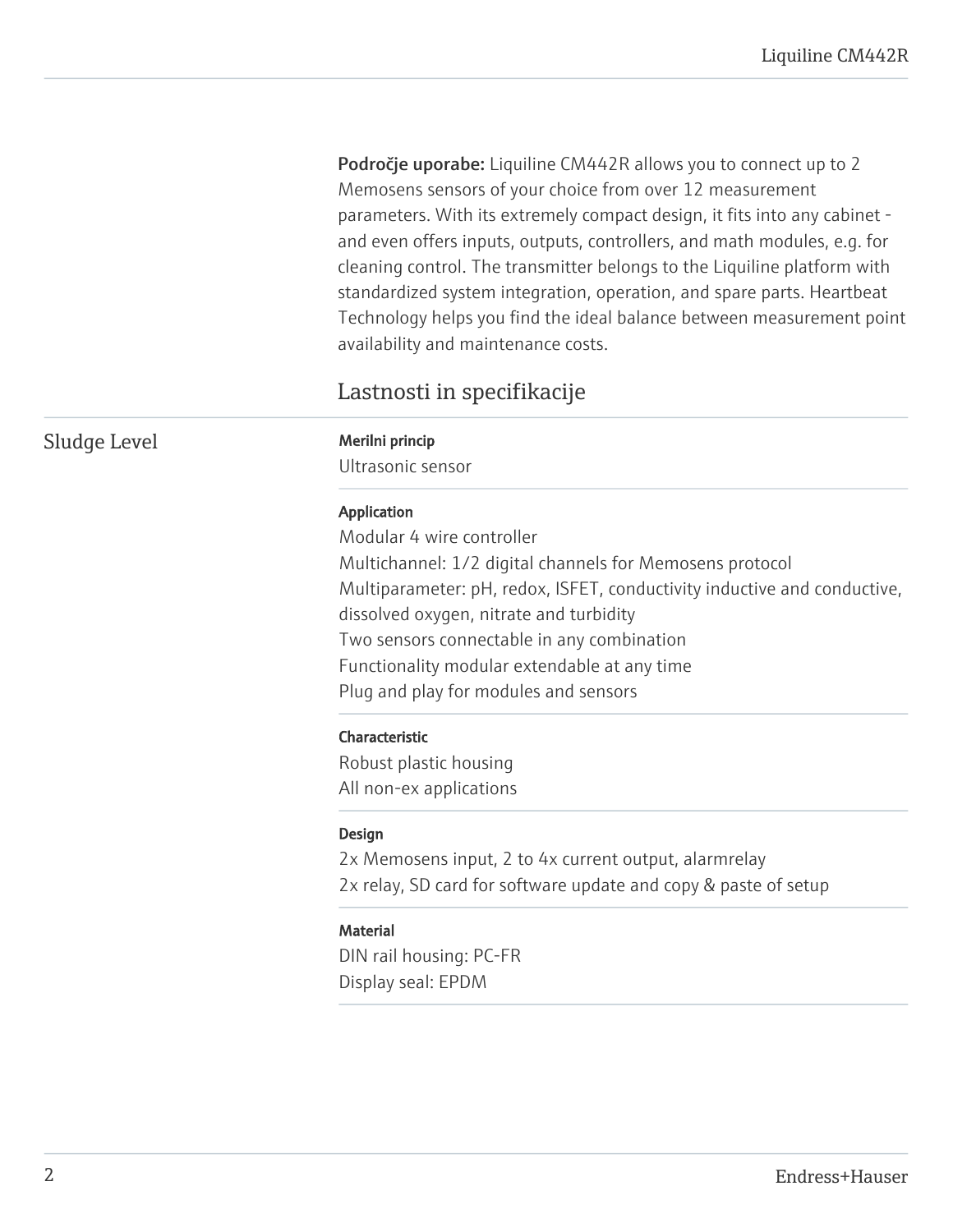# Sludge Level

#### Dimension

99 x 100 x 97 mm 3.9 x 3.94 x 3.82 inch

### Process temperature

0 to 60 °C (32 to 140 °F)

# Ingres protection

Transmitter: IP20 Optional Display: IP66

# Input

1 to 2x Memosens digital input 2x 0/4 to 20mA Input optional 2x Digital input optional

# Output / communication

2 to 8x 0/4 to 20 mA current outputs Alarmrelay, 2x relay, ProfibusDP, Modbus RS485, Modbus TCP, Ethernet

# Additional certifications

EAC, cCSAus

Conductivity Merilni princip

Conductive

# Application

Modular 4 wire controller Multichannel: 1/2 digital channels for Memosens protocol Multiparameter: pH, redox, ISFET, conductivity inductive and conductive, dissolved oxygen, nitrate and turbidity

Two sensors connectable in any combination

Functionality modular extendable at any time

Plug and play for modules and sensors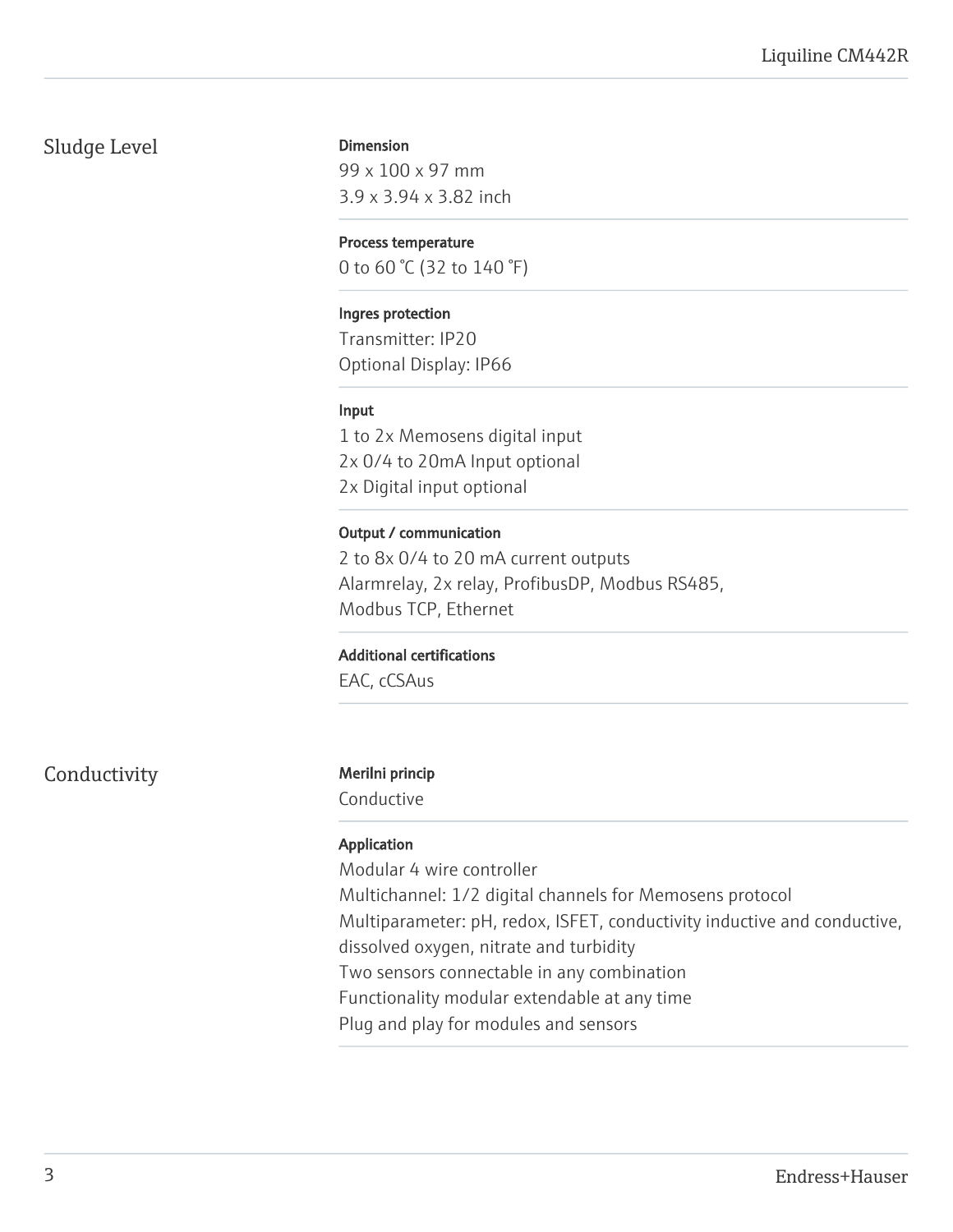# Conductivity

# Characteristic

Robust plastic housing All non-ex applications

# Design

2x Memosens input, 2 to 4x current output, alarmrelay 2x relay, SD card for software update and copy & paste of setup

# **Material**

DIN rail housing: PC-FR Display seal: EPDM

# Dimension

99 x 100 x 97 mm 3.9 x 3.94 x 3.82 inch

# Process temperature

0 to 60 °C (32 to 140 °F)

# Ingres protection

Transmitter: IP20 Optional Display: IP66

# Input

1 to 2x Memosens digital input 2x 0/4 to 20mA Input optional 2x Digital input optional

# Output / communication

2 to 8x 0/4 to 20 mA current outputs Alarmrelay, 2x relay, ProfibusDP, Modbus RS485, Modbus TCP, Ethernet

# Additional certifications

EAC, cCSAus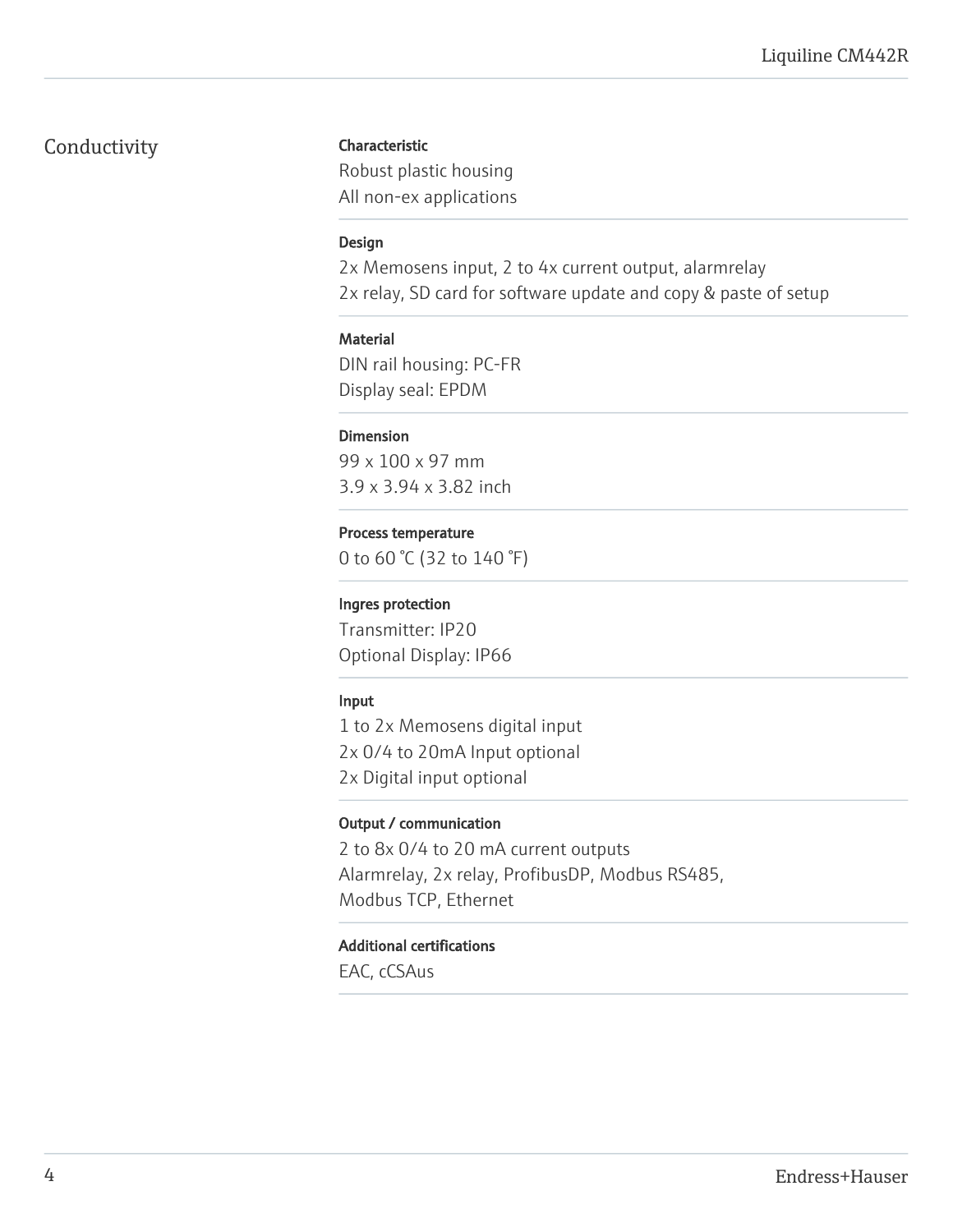# Oxygen Merilni princip

Amperometric oxygen measurement

# Application

Modular 4 wire controller Multichannel: 1/2 digital channels for Memosens protocol Multiparameter: pH, redox, ISFET, conductivity inductive and conductive, dissolved oxygen, nitrate and turbidity Two sensors connectable in any combination Functionality modular extendable at any time Plug and play for modules and sensors

# Characteristic

Robust plastic housing All non-ex applications

# Design

2x Memosens input, 2 to 4x current output, alarmrelay 2x relay, SD card for software update and copy & paste of setup

# **Material**

DIN rail housing: PC-FR Display seal: EPDM

# Dimension

99 x 100 x 97 mm 3.9 x 3.94 x 3.82 inch

# Process temperature

0 to 60 °C (32 to 140 °F)

#### Input

1 to 2x Memosens digital input 2x 0/4 to 20mA Input optional 2x Digital input optional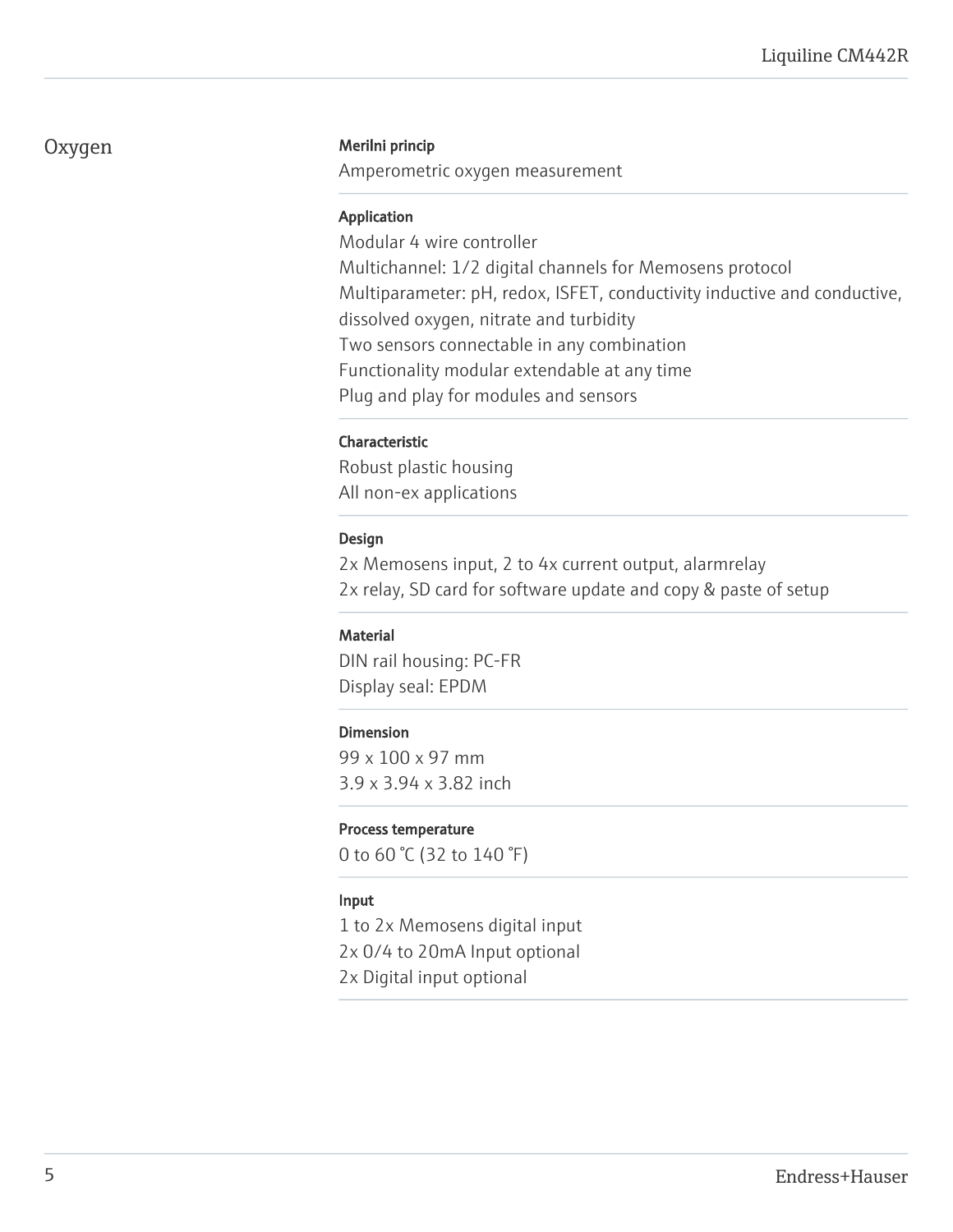# Oxygen

### Output / communication

2 to 8x 0/4 to 20 mA current outputs Alarmrelay, 2x relay, ProfibusDP, Modbus RS485, Modbus TCP, Ethernet

Additional certifications

EAC, cCSAus

Disinfection Merilni princip

Total chlorine

# Application

Modular 4 wire controller Multichannel: 1/2 digital channels for Memosens protocol Multiparameter: pH, redox, ISFET, conductivity inductive and conductive, dissolved oxygen, nitrate and turbidity Two sensors connectable in any combination Functionality modular extendable at any time Plug and play for modules and sensors

#### Characteristic

Robust plastic housing All non-ex applications

#### Design

2x Memosens input, 2 to 4x current output, alarmrelay 2x relay, SD card for software update and copy & paste of setup

# **Material**

DIN rail housing: PC-FR Display seal: EPDM

#### Dimension

99 x 100 x 97 mm 3.9 x 3.94 x 3.82 inch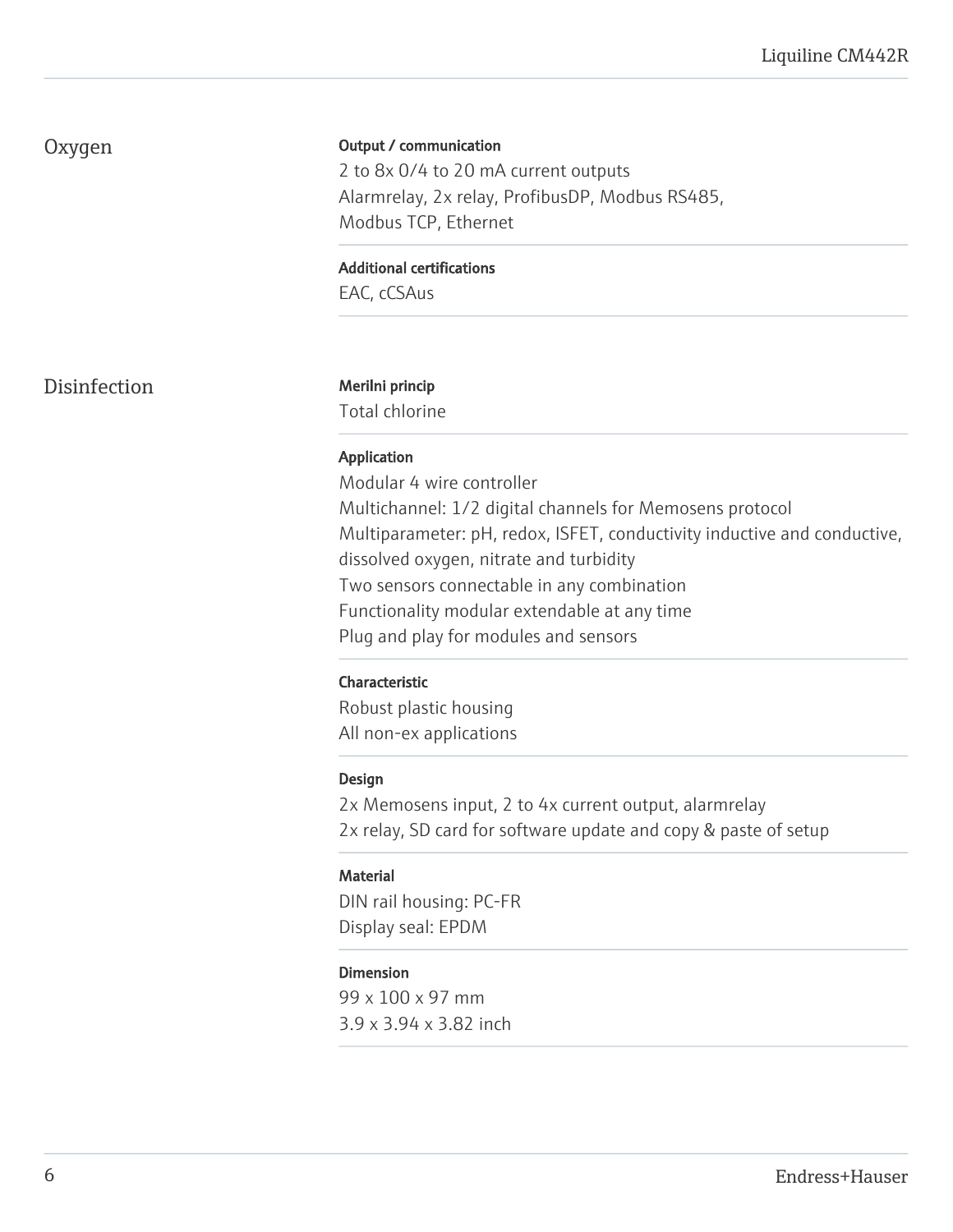# Disinfection

#### Process temperature

0 to 60 °C (32 to 140 °F)

#### Input

1 to 2x Memosens digital input 2x 0/4 to 20mA Input optional 2x Digital input optional

# Output / communication

2 to 8x 0/4 to 20 mA current outputs Alarmrelay, 2x relay, ProfibusDP, Modbus RS485, Modbus TCP, Ethernet

### Additional certifications

EAC, cCSAus

#### pH Merilni princip

Potentiometric

# Application

Modular 4 wire controller Multichannel: 1/2 digital channels for Memosens protocol Multiparameter: pH, redox, ISFET, conductivity inductive and conductive, dissolved oxygen, nitrate and turbidity Two sensors connectable in any combination Functionality modular extendable at any time Plug and play for modules and sensors

# Characteristic

Robust plastic housing All non-ex applications

# Design

2x Memosens input, 2 to 4x current output, alarmrelay 2x relay, SD card for software update and copy & paste of setup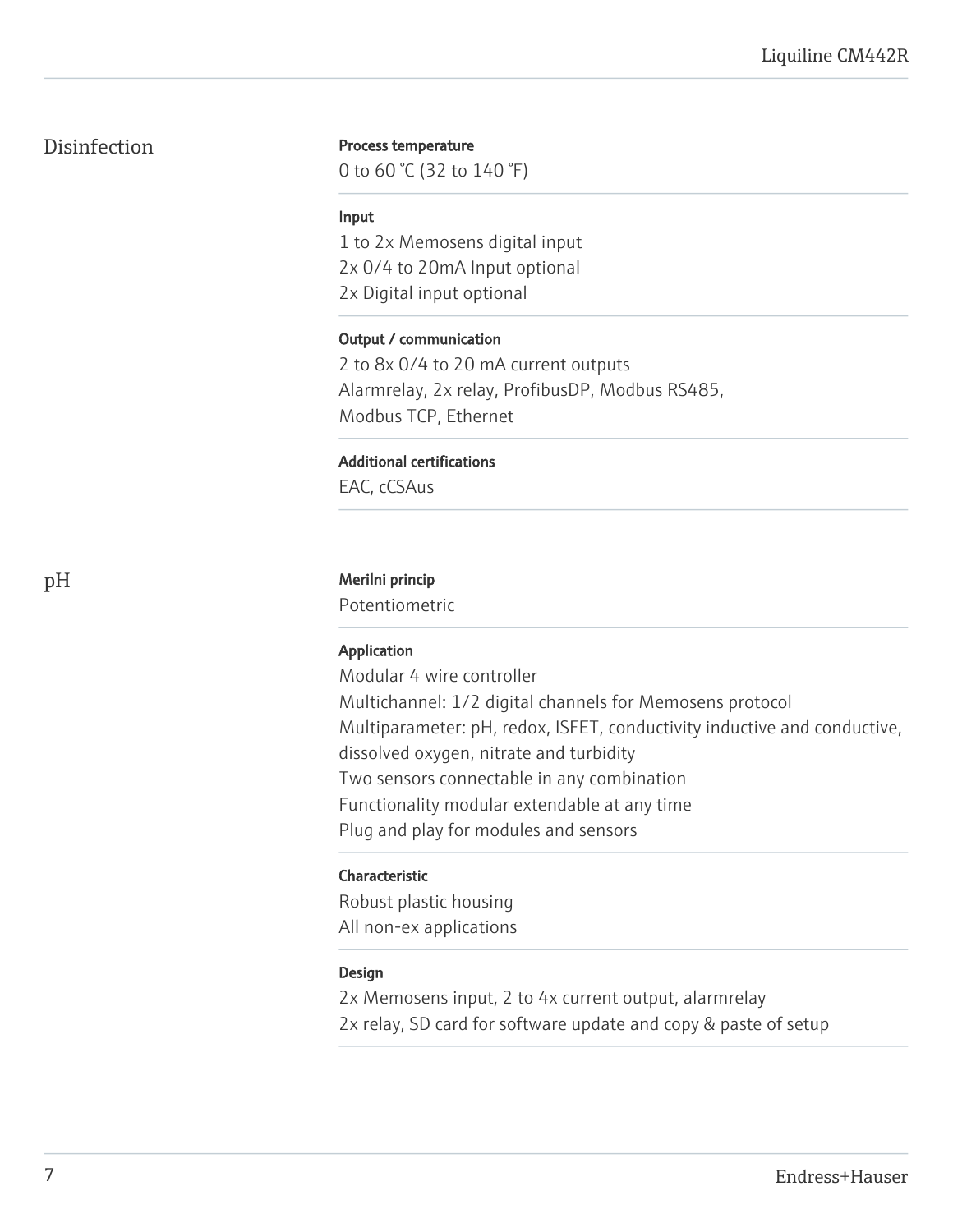### **Material**

DIN rail housing: PC-FR Display seal: EPDM

#### Dimension

99 x 100 x 97 mm 3.9 x 3.94 x 3.82 inch

# Process temperature

0 to 60 °C (32 to 140 °F)

#### Ingres protection

Transmitter: IP20 Optional Display: IP66

# Input

1 to 2x Memosens digital input 2x 0/4 to 20mA Input optional 2x Digital input optional

### Output / communication

2 to 8x 0/4 to 20 mA current outputs Alarmrelay, 2x relay, ProfibusDP, Modbus RS485, Modbus TCP, Ethernet

#### Additional certifications

EAC, cCSAus

ORP / Redox Merilni princip

Sensor ORP / Redox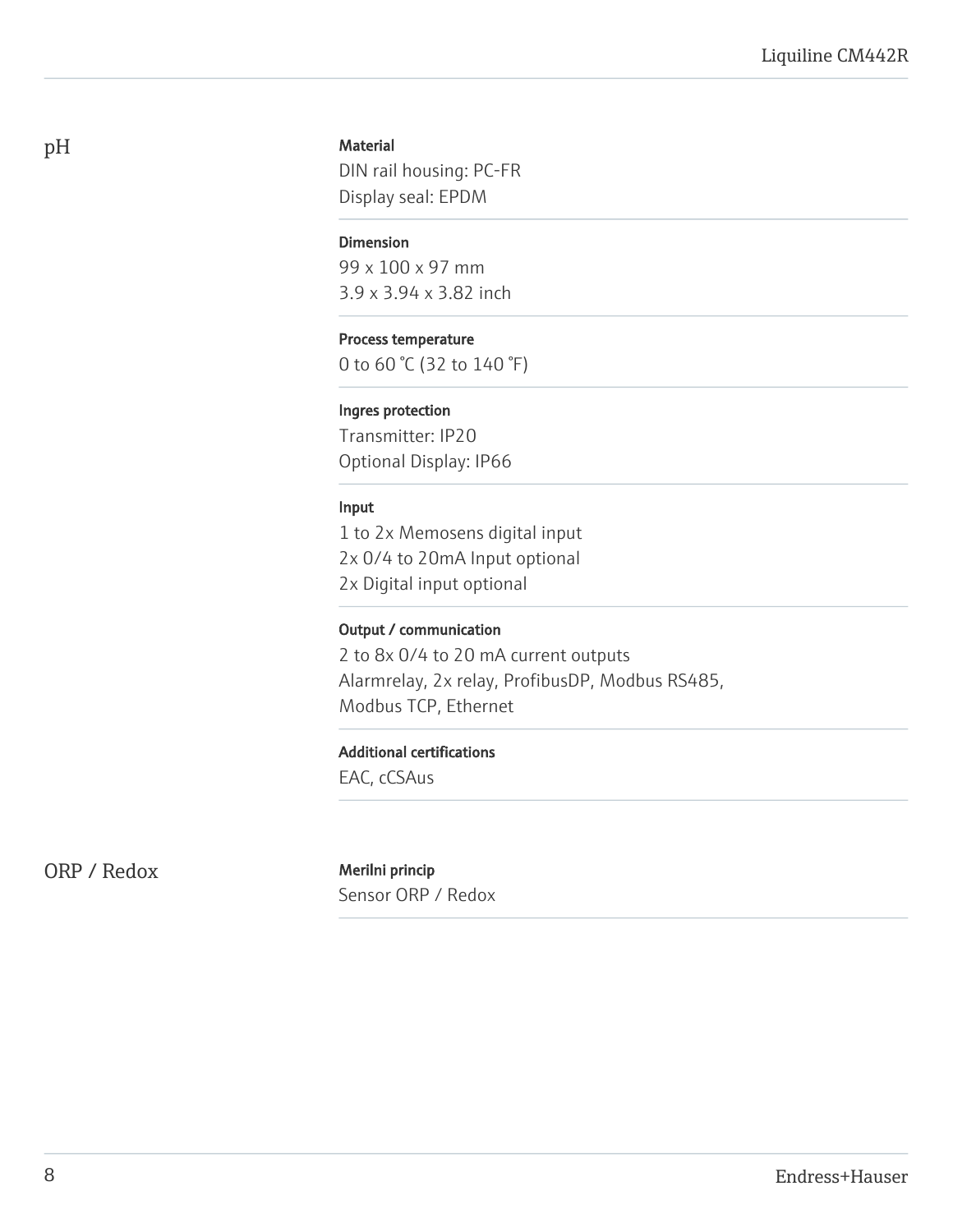# ORP / Redox

#### Application

Modular 4 wire controller Multichannel: 1/2 digital channels for Memosens protocol Multiparameter: pH, redox, ISFET, conductivity inductive and conductive, dissolved oxygen, nitrate and turbidity Two sensors connectable in any combination Functionality modular extendable at any time Plug and play for modules and sensors

# Characteristic

Robust plastic housing All non-ex applications

# Design

2x Memosens input, 2 to 4x current output, alarmrelay 2x relay, SD card for software update and copy & paste of setup

# **Material**

DIN rail housing: PC-FR Display seal: EPDM

# Dimension

99 x 100 x 97 mm 3.9 x 3.94 x 3.82 inch

# Process temperature

0 to 60 °C (32 to 140 °F)

# Ingres protection

Transmitter: IP20 Optional Display: IP66

# Input

1 to 2x Memosens digital input 2x 0/4 to 20mA Input optional 2x Digital input optional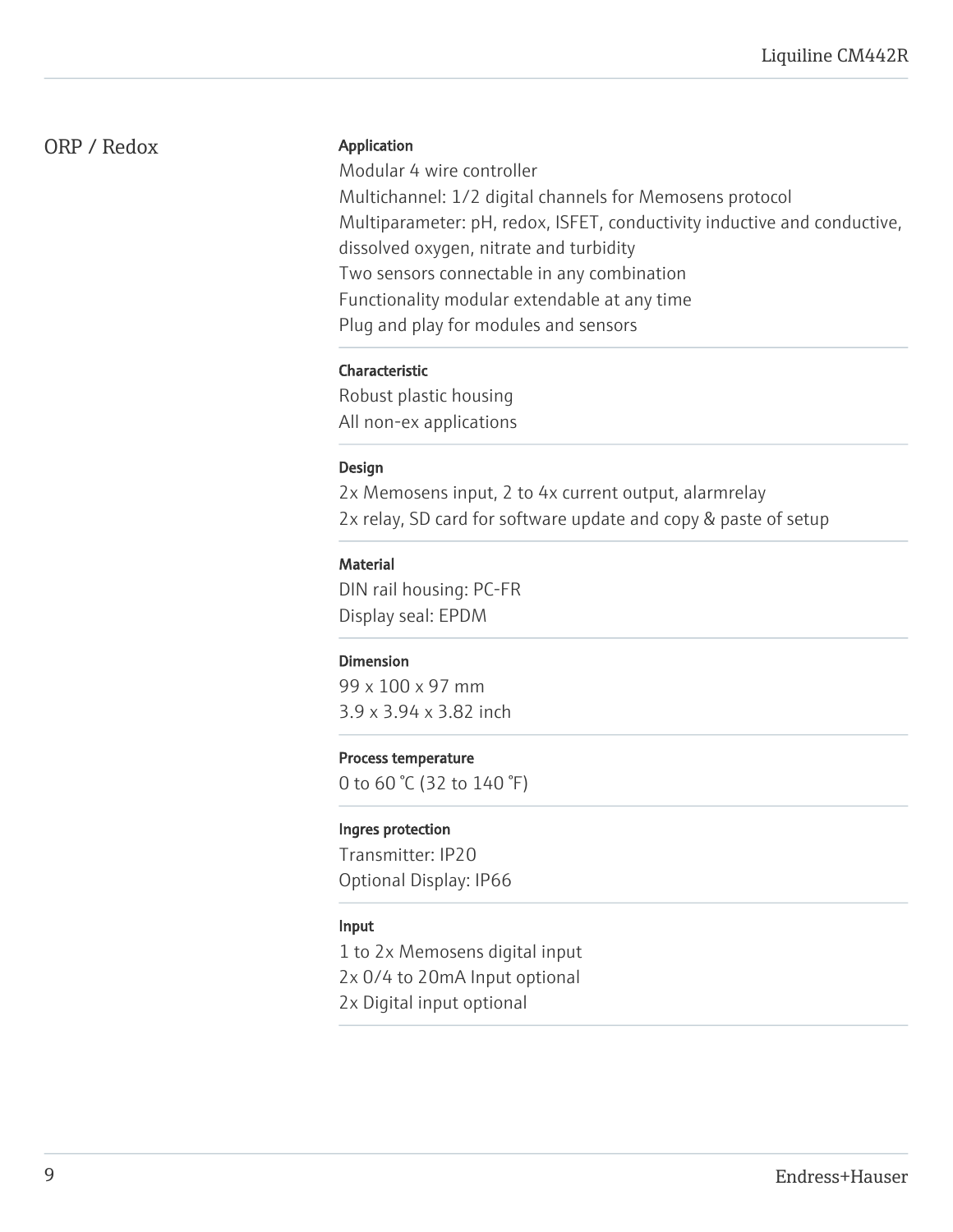# ORP / Redox

### Output / communication

2 to 8x 0/4 to 20 mA current outputs Alarmrelay, 2x relay, ProfibusDP, Modbus RS485, Modbus TCP, Ethernet

#### Additional certifications

EAC, cCSAus

Turbidity Merilni princip

Single beam scattered light

# Application

Modular 4 wire controller Multichannel: 1/2 digital channels for Memosens protocol Multiparameter: pH, redox, ISFET, conductivity inductive and conductive, dissolved oxygen, nitrate and turbidity Two sensors connectable in any combination Functionality modular extendable at any time Plug and play for modules and sensors

# Characteristic

Robust plastic housing All non-ex applications

# Design

2x Memosens input, 2 to 4x current output, alarmrelay 2x relay, SD card for software update and copy & paste of setup

# **Material**

DIN rail housing: PC-FR Display seal: EPDM

# Dimension

99 x 100 x 97 mm 3.9 x 3.94 x 3.82 inch